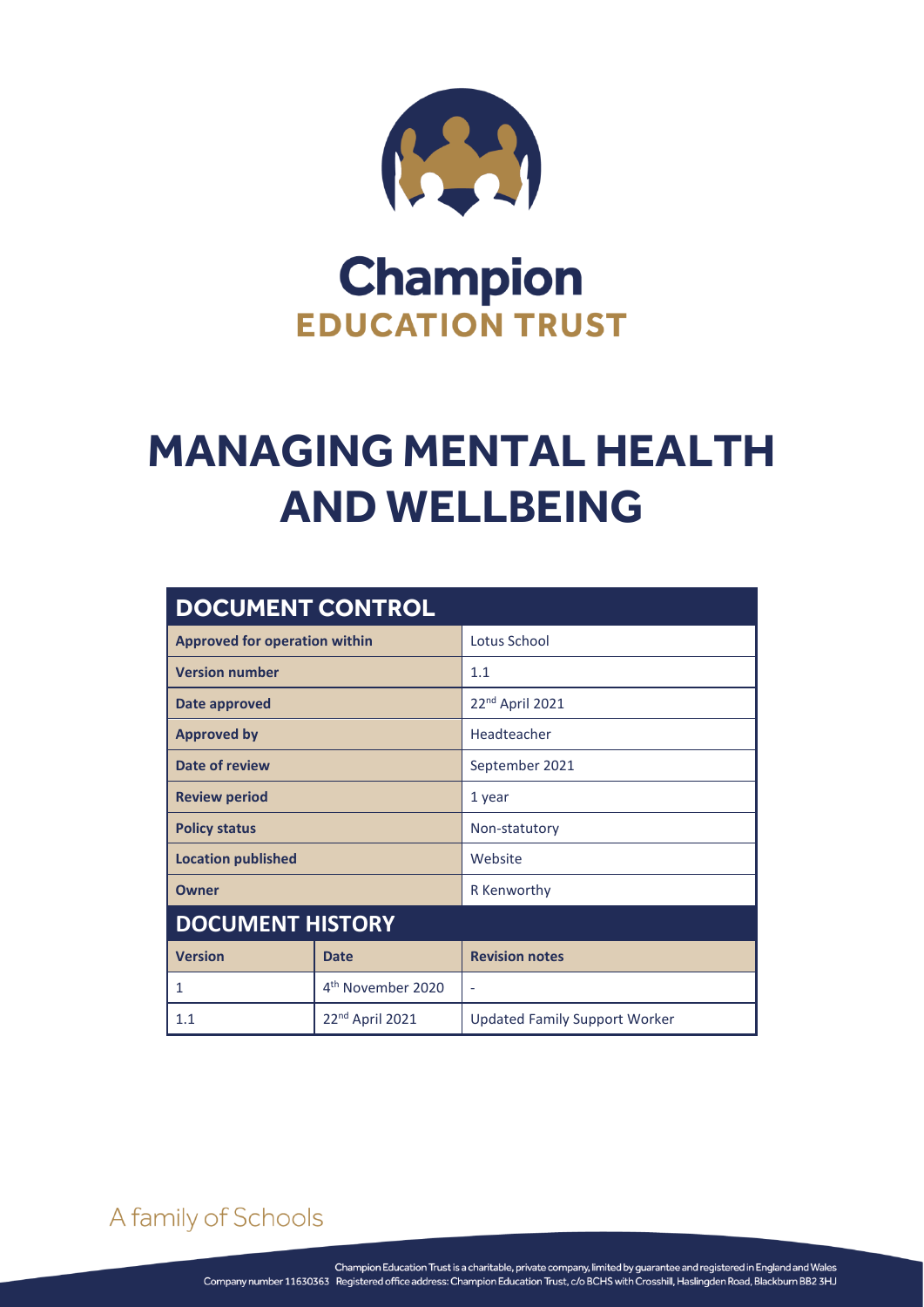### **MANAGING MENTAL HEALTH AND WELLBEING**

#### **POLICY STATEMENT**

*Mental health is fundamental to our collective and individual ability as humans to think, emote, interact with each other, earn a living and enjoy life. On this basis, the promotion, protection and restoration of mental health can be regarded as a vital concern of individuals, communities and societies throughout the world.* (World Health Organisation)

At our school, we aim to promote positive mental health for every member of our school, this includes parents/carers, staff and students. We strive to meet this aim using a whole school and individual, targeted approach. In addition to promoting positive mental health, we aim to recognise and respond to mental ill health. On average 1 in 4 people will suffer with a diagnosable mental health illness in their lifetime, for some people this can occur in childhood. By developing and implementing practical, relevant and effective mental health policies and procedures, we can promote a safe and stable environment for students and staff affected both directly and indirectly by mental ill health.

#### **AIMS**

The Policy Aims to:

- Encourage positive mental health for both students, parents/carers and staff.
- Increase the understanding of mental health issues and promote a safe environment for mental health to be discussed without stigma for all students, parents/carers, and staff.
- Alert staff to early warning signs of mental ill health.
- Offer support to staff working with young people with mental health issues.
- Ensure support is available to students suffering mental ill health and their peers and parents/carers.

This document describes the school's approach to promoting positive mental health and wellbeing. All staff within school should read this policy, this includes non-teaching staff. This policy should be read along with the student's EHCplans, in order to fully support any student who may be struggling with their mental health.

#### **LEAD MEMBERS OF STAFF**

All staff at Lotus have a responsibility to promote the mental health of students.

Staff with a specific, relevant remit include:

- Mrs Kenworthy (Headteacher) and Miss Owen (Deputy Headteacher and SENCO) designated safeguarding leads.
- Mrs J Ward Family Support Worker

Any member of staff who is concerned about the mental health or wellbeing of a student or staff member should speak to the safeguarding lead, in the first instance.

If there is a fear that the student is in danger of immediate harm then the normal child protection procedures should be followed with an immediate referral to the safeguarding leads. If the student presents a medical emergency then the normal procedures for medical emergencies should be followed, including alerting the first aid staff and contacting the emergency services if necessary. Where a referral to CAMHS is appropriate, this will be led and managed by the Safeguarding lead and SENCO.

#### **OUR APPROACH TO SAFETY**

Individual, risk assessments will be completed within the school for students causing concern or who have received a diagnosis regarding their mental health. Alongside the risk assessment, each student identified will complete a behaviour plan; this is written with the student.

This can include:

- Details of the student's condition
- Triggers and ways to support the student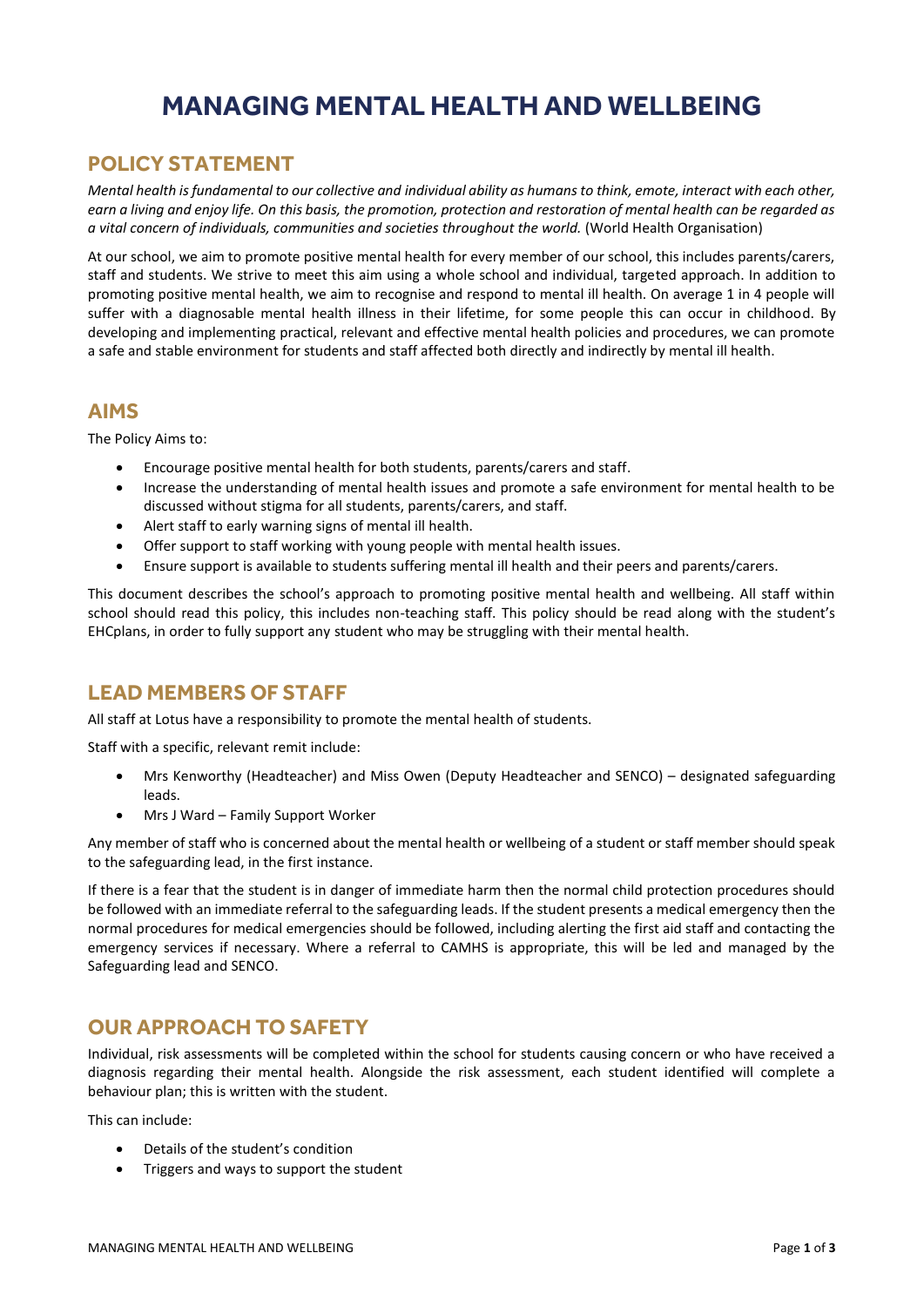- Special requirements and precautions
- Medication and any side effects
- What to do and who to contact should an emergency present itself in school
- The role of the school and what is expected of the staff, should a student's mental health deteriorate.
- The wishes, feelings, and requests of the student

We will ensure each student is aware of the role of the school and what may happen in an emergency.

Warning signs should always be taken seriously and staff observing any indicators of ill mental health should raise the concern with any of the DSL's or Family Support Worker that a student's mental health may be deteriorating.

Possible warning signs include:

- Physical signs of harm that are repeated or appear non-accidental
- Changes in eating / sleeping habits
- Increased isolation from friends or family, becoming socially withdrawn
- Changes in activity and mood
- Lowering of academic achievement
- Talking or joking about self-harm or suicide
- Expressing feelings of failure, uselessness or loss of hope

Education about mental health within school is addressed through our timetable of activities that include; daily keyworker time, mindfulness sessions, weekly PHSE and through our Therapeutic intervention offer, to promote positive mental health at an age appropriate level. There is always an emphasis to develop the understanding, language and confidence to seek help as and when needed, for themselves or others. Students also have access to a Counsellor who visits the School once a week. The School Website has a direct link to Kooth, an online platform that supports students' wellbeing and mental health.

We will ensure that students, staff and parents/carers are aware of services and sources of support within the local community, online and within school. We will display relevant sources of support in communal areas within the school along with information to encourage positive mental well-being.

If a student decides to share concerns regarding their own metal health or the mental health of a friend to a member of staff, it is the responsibility of that member of staff to ensure that they address the student with a calm, supportive and non-judgmental approach. Staff should listen to the student rather than advise, and our utmost priority at this time should be the physical and emotional safety of the student, opposed to asking Why?

All disclosures are to be recorded and written up and stored on CPOMs, to ensure the information is stored safely and confidentially.

#### **CONFIDENTIALITY**

We should be honest with regards to the issue of confidentiality. If it is necessary for us to pass our concerns about a student on then we should discuss with the student: Whom we are going to talk to, what we are going to tell them and why we need to tell them. All disclosures must be shared with a Designated Safeguarding Lead, this helps to safeguard our own emotional wellbeing as we are no longer solely responsible for the student, it ensures continuity of care in our absence and it provides an extra source of ideas and support.

Parents/carers must always be informed when disclosures regarding a student's emotional or mental health and wellbeing are made. We should always give students the option of us informing parents/carers for them or with them. When disclosing to a parent we should consider for each individual case if it is preferable to meet face to face with the parent/carer and who should be present at this meeting. It can be shocking and upsetting for parents/carers to learn of their child's issues, if they are not already aware of them and many may respond with anger, fear or upset during the first conversation. We should be accommodating of this (within reason) and give the parent time to reflect. We should always identify further sources of information and support and be clear with the parent as to what support can be offered by the school. We should always provide clear means of communicating with school as further questions may be had by the parent/carer. Consider booking in a follow up meeting to ensure information between home and school is kept up to date. Finish each meeting with agreed actions and always record the meeting minutes on to CPOMs.